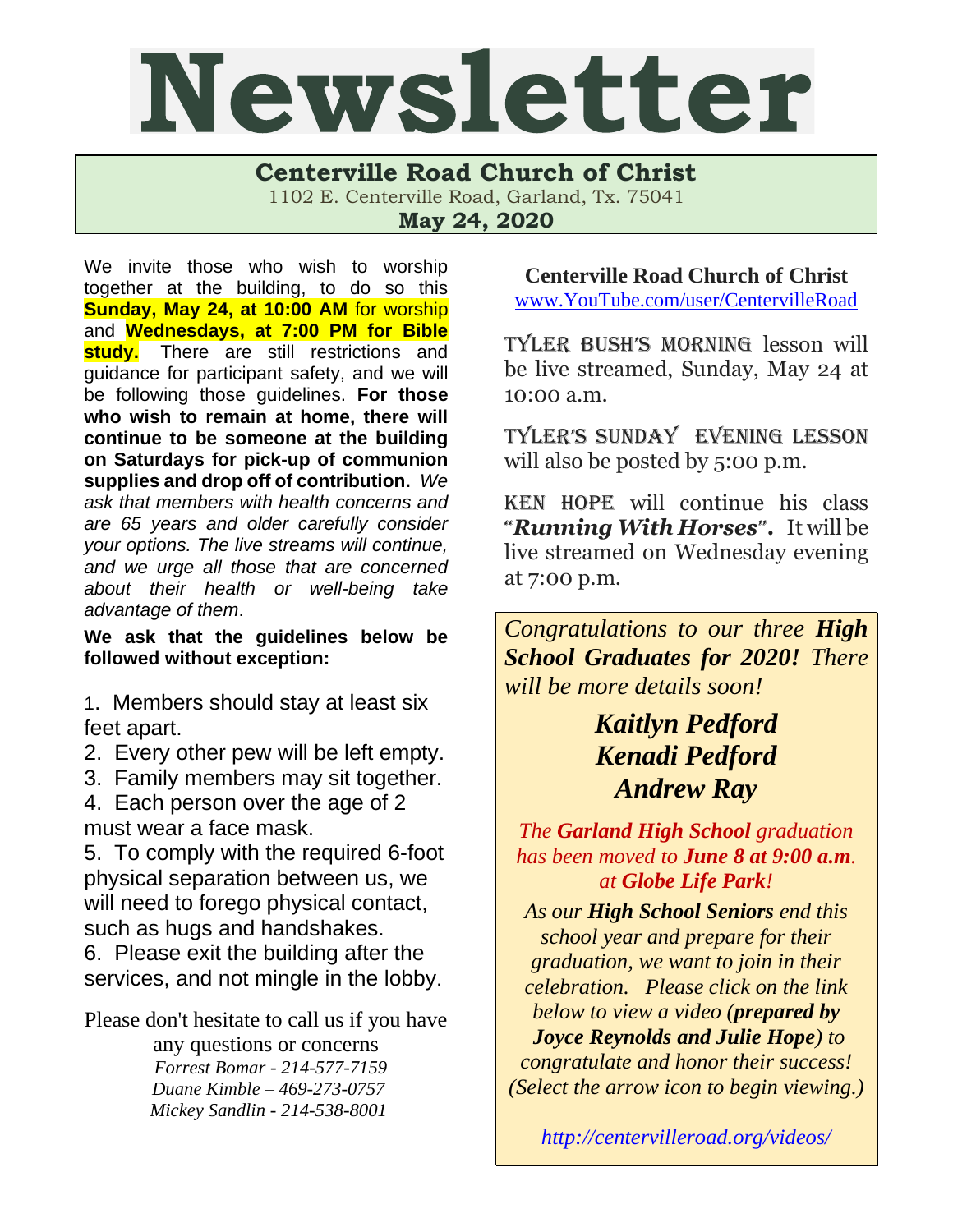#### **Others in need of our prayers:**

**Mikal Plachy,** grandson of *Steve & Jackie Meadows*, has been diagnosed with Bell's Palsy. Our prayers are requested for him during his expected recovery time of six months. Cards of encouragement may be mailed to Steve & Jackie's home.

**Tyler Mason** has been in Children's Medical Center for the past week. He had surgery to relocate his dialysis port. His blood pressure is now under control but his electrolytes and calcium are very high. **Please also keep Lisa in your prayers while she is there helping with his care.** 

**Ann Babb** was recently released to return home.

**Joyce Landrum** has requested our prayers for **Sharon Baze** who was to have surgery on Friday.

**Please join the Elders in praying** that the number of cases of Covid-19 will soon begin to decline and pray for the Elders as they try to make the best decisions for our congregation. While it is our great desire to assemble as soon as possible, we love and care for each member; and we do not want to rush assembling and endanger anyone.

Please keep all our **missionaries and their families** in your prayers as well as **1st Responders, Police, Fire, and others, as well as our health and home care providers.** Please also continue to pray for those of our number who might be affected by their **loss of employment due to layoffs and furloughs**.

Please continue to pray for our shut-ins & others who have been confined to their homes. We know this is a difficult time for all who are in nursing homes and in rehab because visits are not allowed at this time.

| Mary Banks              | Margaret Majors |
|-------------------------|-----------------|
| <b>Emily Biggs</b>      | Anita Orr       |
| Lonnie & Voncile Brown  | Diana Parrott   |
| Jerald & Jackie Carroll | Nelmarie Robb   |
| Judie Dodson            | Polly Savage    |
| Margaret Grayson        | Carol Short     |
| Barbara Herron          | John Shuford    |
| Marilyn Jackson         | Dorothy Tickner |
| Joyce Landrum           | Wanda Williams  |

*Brethren, if a man is overtaken in any trespass, you who are spiritual restore such a one in a spirit of gentleness, considering yourself lest you also be tempted. Bear one another's burdens, and so fulfill the law of Christ. For if anyone thinks himself to be something, when he is nothing, he deceives himself. But let each one examine his own work, and then he will have rejoicing in himself alone, and not in another. For each one shall bear his own load.* 

 **Galatians 6:1-5 NKJV**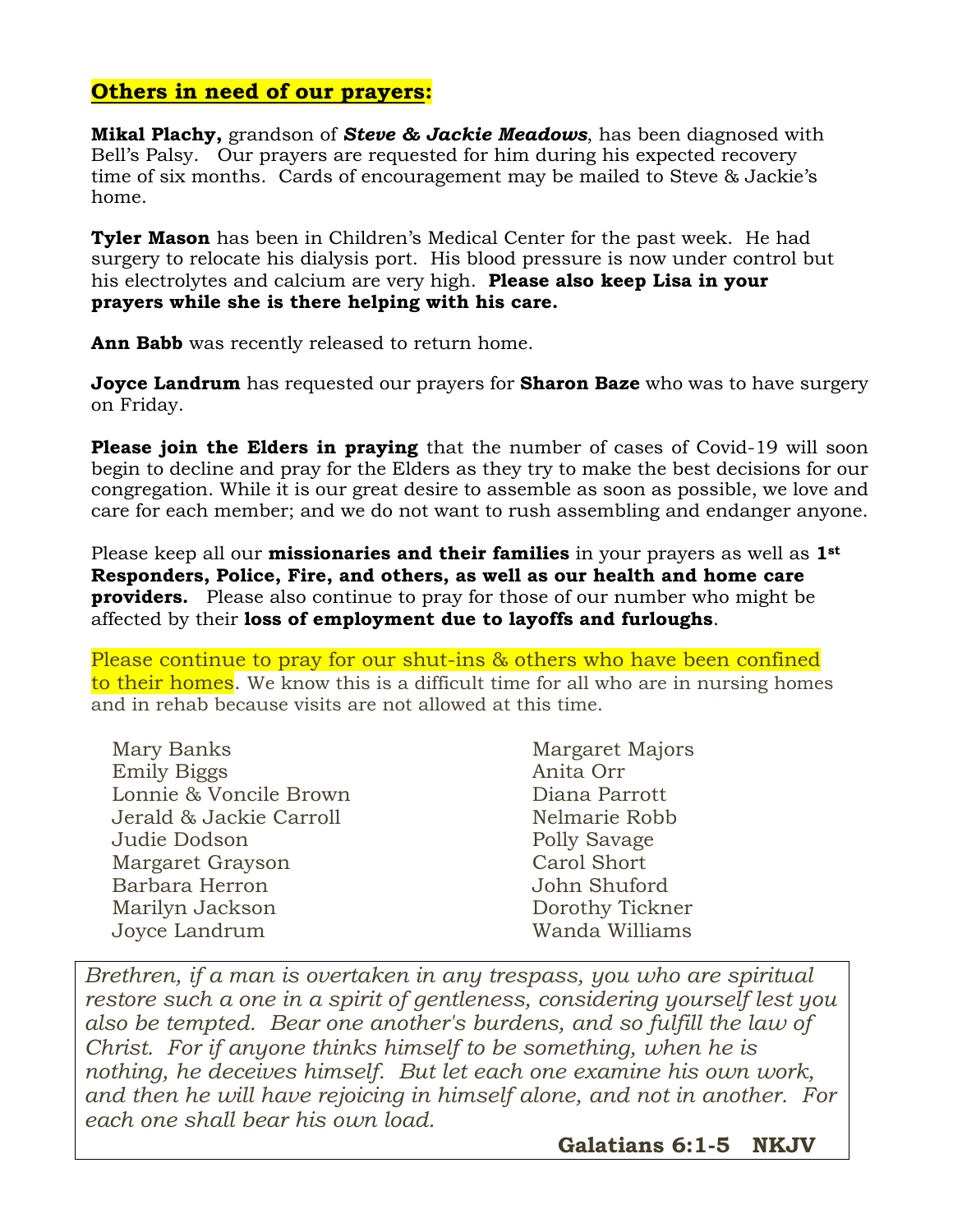







 $CLASS$  $\circ f$ 2020

GARLAND HIGH SCHOOL VIA LIVE STREAM, JUNE 13TH 2020, 8 PM: GARLANDISD.NET



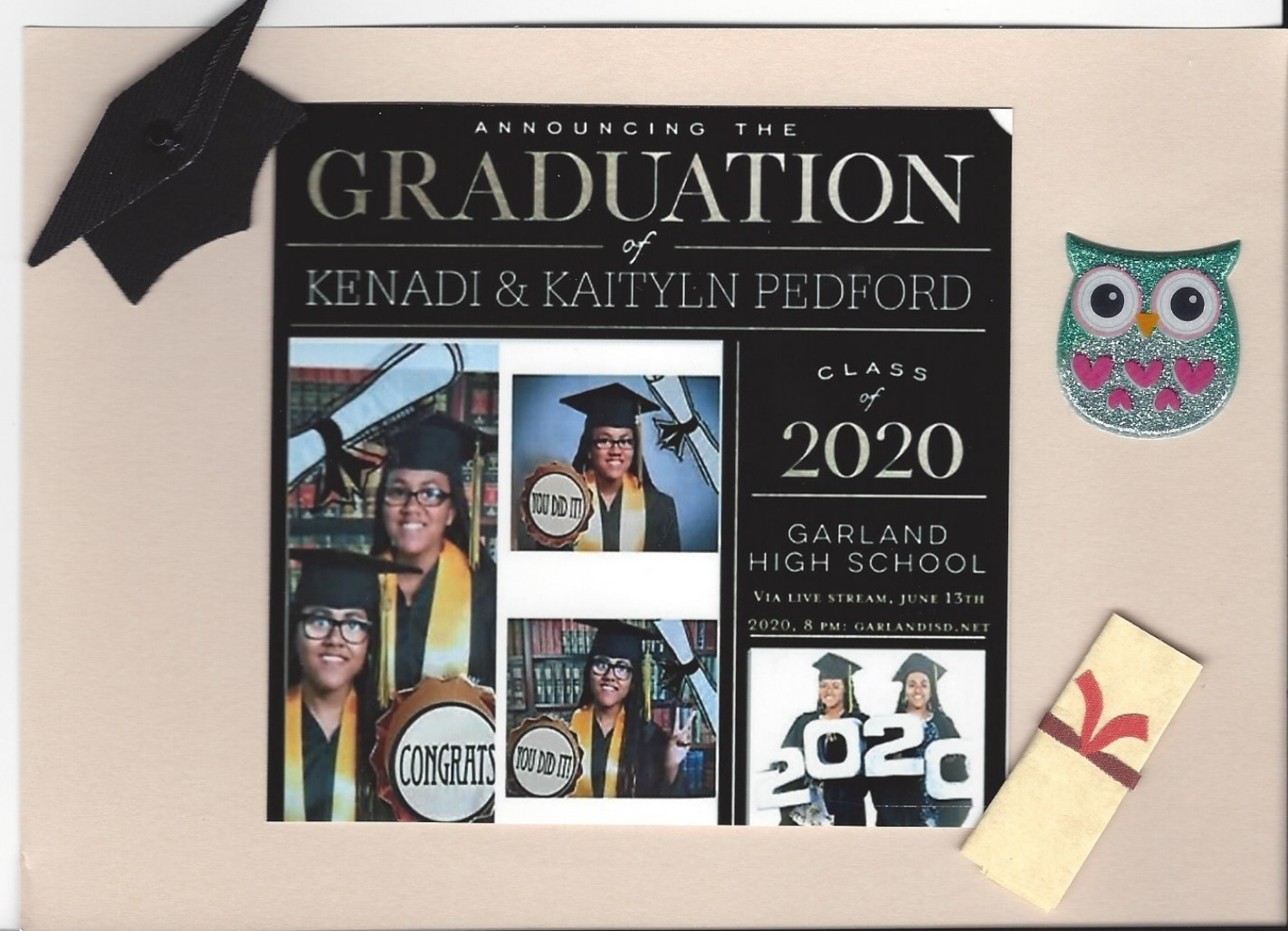#### Andrew Ray

**Hilli** ٠  $1.31.1117.$ bein stellener van **TELESTRASSERS**